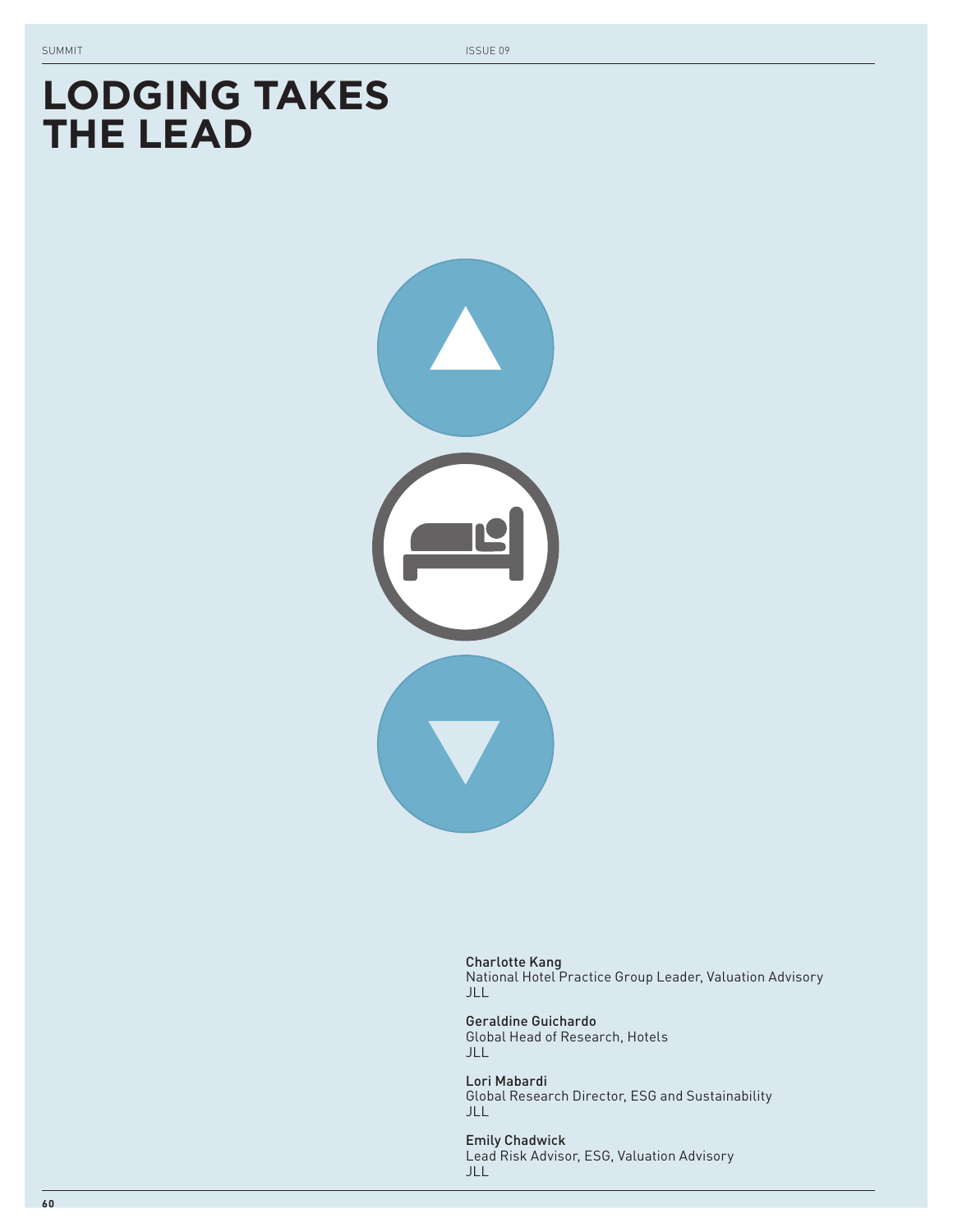As a labor-intensive and service oriented asset class, hospitality is uniquely positioned to be a leader in advancing sustainability goals for investors.

The pandemic has caused a reckoning of sorts and has demonstrated the importance of embracing more environmentally friendly and socially responsible governmental policies and business practices. As active influencers of the world we live in, corporations and governments are being pressured to contribute and more aggressively advance their efforts in creating a sustainable, healthy, and just world.

Environmental, social and corporate governance (ESG) standards have evolved beyond corporate statements into the actual demonstration of action and proof of positive results. The hospitality industry is amid one of the most profoundly transformative periods of its history, as it continues to recover from the most dramatic drop in performance brought on by COVID-19. At this moment in time, the hospitality industry is uniquely positioned to be a leader in advancing sustainability goals as hotels are a labor-intensive and service-oriented asset class that relies heavily on workers, utilities, water, energy, and waste elimination processes.

COVID-19 accelerated and brought to the forefront the important and urgent changes the industry needs to prioritize. With the lessons learned, the industry can play a critical role advancing impactful environmental and social considerations.

#### OPERATIONAL EFFICIENCIES

Prioritizing efforts that lower the industry's carbon footprint and reduce climate risk will be imperative in managing operational costs and, more importantly, in helping protect communities and the environment.

Operators are looking for cost efficiencies, particularly in the face of inflation and workforce retention. Investors are seeking environmentally conscious assets, and consumers are increasingly making reservation choices based on sustainability protocols. In fact, a recent Booking.com survey (Booking.com, 2021) of 29,000 travelers found that 64% of hotel guests prefer sustainable accommodations, prompting on-line travel agencies to add a "sustainability badge" to those hotels meeting certain criteria.

Hotels are income-generating properties, and income is affected by both revenue and expense. Enhancement of the former and containment of the latter maximize value.

Utilities tend to range between two and five percent of gross operating revenue. Adding energy-efficient systems is one of the best ways to reduce overall costs. For example, a one-percent reduction in energy costs for a property with US\$20 million in revenue results in a savings of \$200,000. Applying a direct capitalization rate of 8% translates to US\$2.5 million in value. This increase does not include the likely reduction in maintenance and replacement costs, which will surely add to the bottom line.

Maximizing operational efficiency is the first step toward netzero carbon emissions. Retrofitting existing buildings, whenever possible, will be essential to meet market demand for net-zero carbon space and is considered the responsible course of action. For the lodging industry, the implementation of even the simplest sustainable measures (e.g., LED lighting, smart thermostats, etc.) have the potential to reduce utility costs of up to 40% and the installation of solar panels can reduce energy costs even further.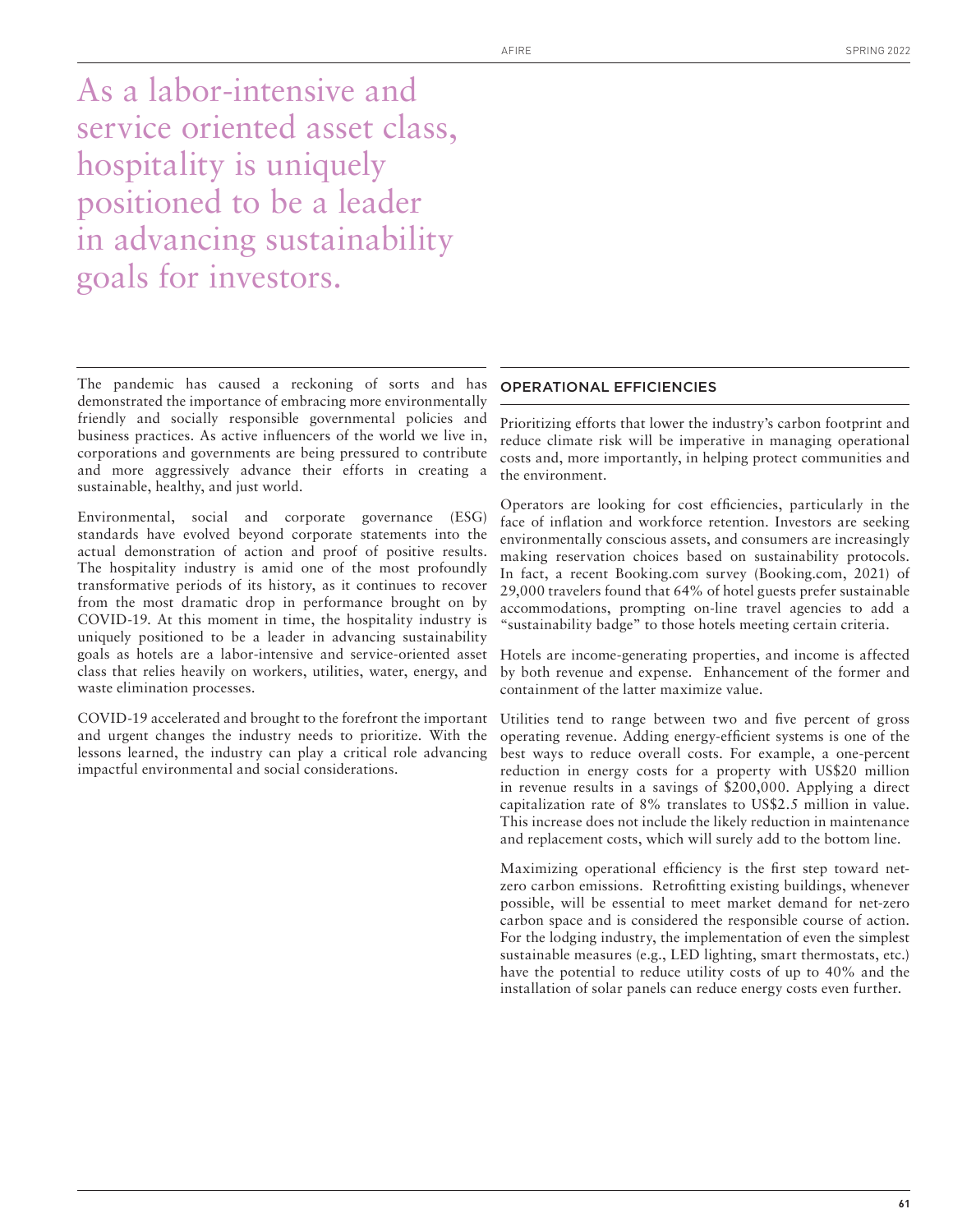## EMPLOYEE RETENTION

Workforce turnover is one of the costliest hotel expenses. Reducing turnover would undeniably enhance productivity and efficiency by reducing the need to hire temporary staff and providing training for new employees.

This is an area in which hoteliers are uniquely positioned to make an impact and should go beyond improved compensation by providing:

- Safer working conditions
- Robust career and upward mobility opportunities
- Cross-training programs to allow employees to learn new aspects of running a hotel
- Flexible work arrangements and schedules
- Advance pay options for employees

Satisfied and well-trained employees provide better customer service, which promotes repeat stays and increased recommendations.

# INVESTOR APPETITE

Appetite for ESG focused investments is on the rise. In fact, JLL Research shows that institutional investors comprise 75% of global ESG investment, and the size of the global ESG investment market is growing. According to Global Sustainable Investment Alliance's 2020 Global Sustainable Investment Review (Global Sustainable Investment Alliance, 2020), between 2016 and 2018, global sustainable investment grew 34% to US\$30.7 trillion. From 2018 to 2020, it grew an additional 15% to \$35.3 trillion. As such, by the end of 2020, the number of ESG assets under management was 35.9%, a noted increase from the 27.9 percent reported at the end of 2016.

For the right product and market, competition will surely drive value.

Institutional investors comprise 75% of global ESG investment, and the size of the global ESG investment market is growing.

## EXHIBIT 1: GLOBAL SUSTAINABLE INVESTMENT (2016–2020)

Source: JLL Research, Global Sustinable Investment Alliance



# SOCIAL IMPLICATIONS

For hotels, transitioning to lower carbon footprint will also support the health and wellness of the surrounding communities, as research shows, cutting emissions can bring with it large health co-benefits for surrounding communtiies. . In addition, positive social impacts can be achieved through programs that benefit upskilling, training, or living wage projects. Increased social value can also be reached by responsible procurement, supplier diversity, community engagement and a focus on the health and wellness of its employees and the community at large.